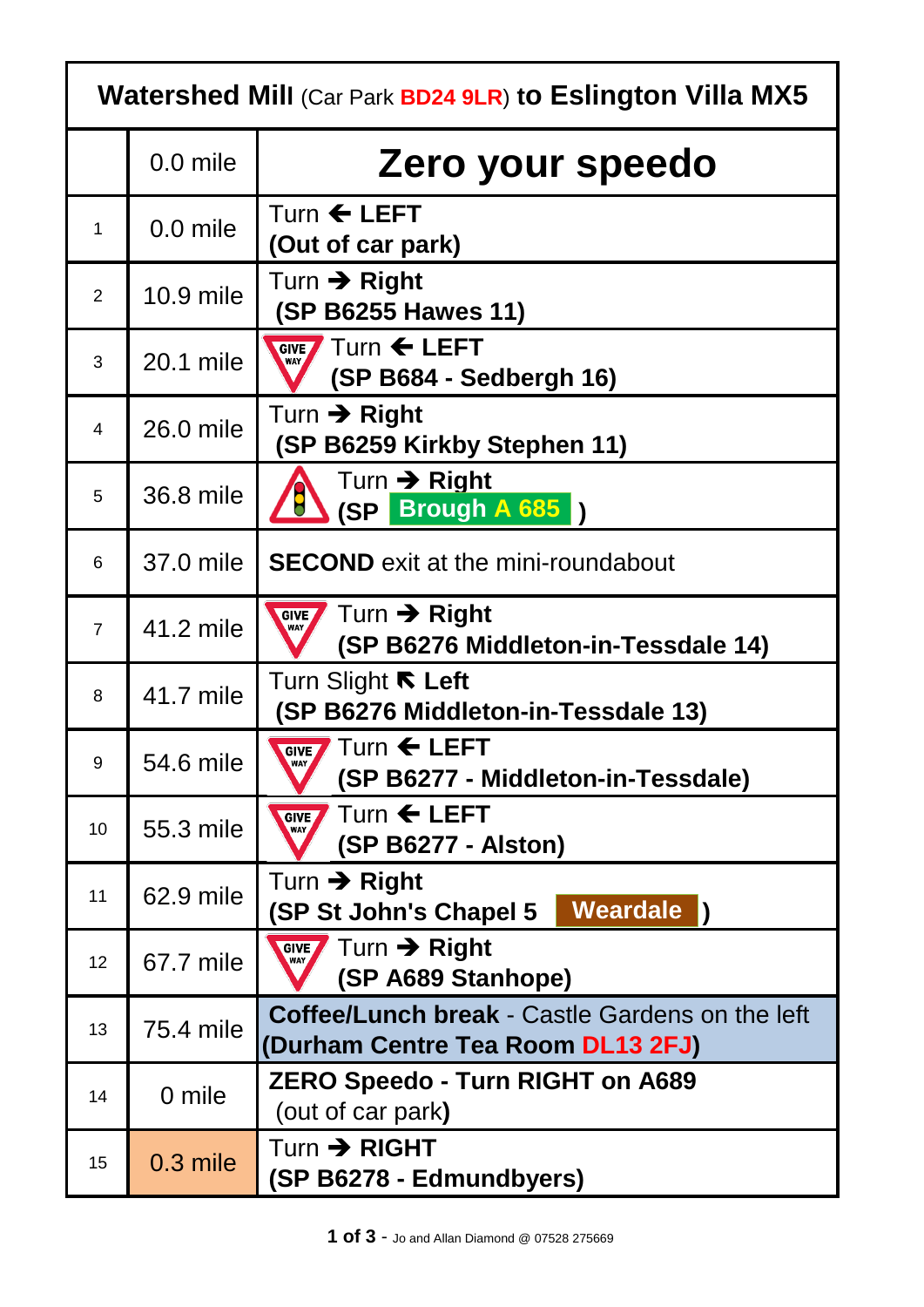|    |           | Turn <b>R LEFT</b>                                                                         |
|----|-----------|--------------------------------------------------------------------------------------------|
| 16 | 9.3 mile  | (SP Blanchland - Meadows edge DL13 2PB)                                                    |
| 17 | 15.2 mile | ↑ Striaght<br><b>GIVE</b><br>$(SP$ Hexham $10\frac{1}{2}$ - B6306 and Park Bank)           |
| 18 | 23.1 mile | Turn $\rightarrow$ Right<br>(SP B6307 Hexham)                                              |
| 19 | 25.1 mile | Turn $\rightarrow$ Right<br><b>GIVE</b><br>WAY<br>(SP A695 Gateshead NE45 5RN)             |
| 20 | 25.7 mile | Turn $\rightarrow$ Right<br><b>GIVE</b><br>WAY<br>(SP A695 Gateshead & Prudhoe)            |
| 21 | 28.5 mile | <b>SECOND</b> exit at the roundabout<br>(SP A695 - Gateshead & Prudhoe)                    |
| 22 | 32.9 mile | <b>SECOND</b> exit at the roundabout<br>(SPA695 - Gateshead & Prudhoe Industrial Estate)   |
| 23 | 33.9 mile | <b>SECOND exit at the roundabout</b><br>(SP A695 - Gateshead)                              |
| 24 | 35.3 mile | <b>FIRST</b> exit at the roundabout<br>(SP A695 - Gateshead)                               |
| 25 | 36.5 mile | <b>FIRST</b> exit at the roundabout<br>(SP A695 - Gateshead)                               |
| 26 | 38.1 mile | <b>SECOND</b> exit at the roundabout<br>(SP A695 - Blaydon & Newcastle NE40 3EF)           |
| 27 | 38.7 mile | <b>SECOND</b> exit at the roundabout<br>(SP A695 - Blaydon & Newcastle)                    |
| 28 | 39.4 mile | <b>THIRD</b> exit at the roundabout<br>(SP A695 - Newcastle & Gateshead (A1))              |
| 29 | 40.8 mile | <b>SECOND</b> exit at the roundabout<br>$(A1)$ NE16 3BL)<br>(SP A694 - Gateshead & Consett |
| 30 | 41.0 mile | <b>SECOND</b> exit at the roundabout<br>A1 (M)<br><b>All</b> Gateshead & The South<br>(SP) |
| 31 | 43.7 mile | Sliproad $\leftarrow$ LEFT<br>(SP 63 A692 - Consett & Whickham)                            |
| 32 | 43.8 yds  | <b>FIRST</b> exit at the roundabout<br>(SP A695 - Gateshead)                               |